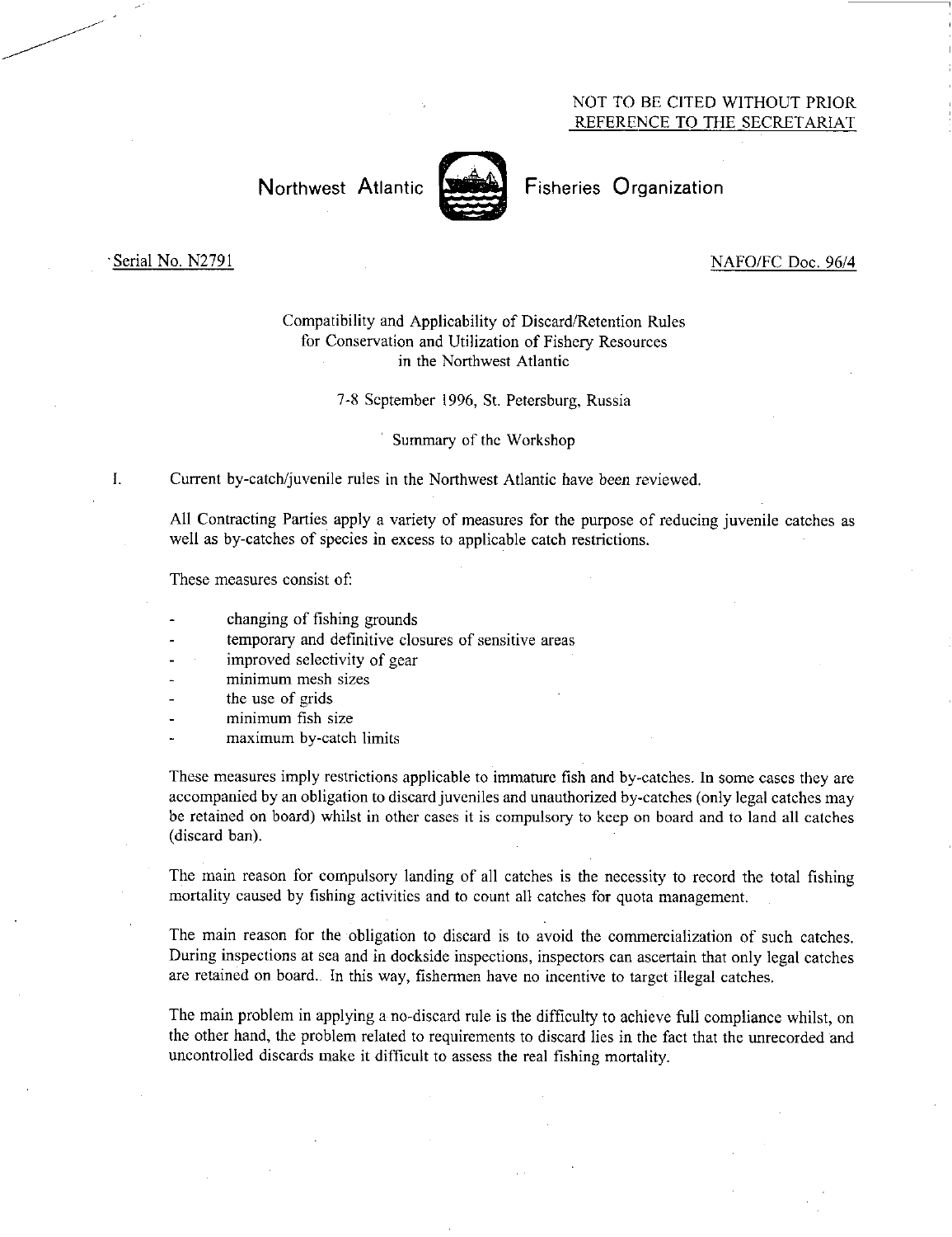Little information is available within Contracting Parties on selectivity and discards in gillnet and longline fisheries in the NAFO area.

 $\left. \begin{array}{cc} 1 & 1 \\ 1 & 1 \\ 1 & 1 \\ 1 & 1 \end{array} \right|_{\mathcal{L}}$ 

Norway applies a discard ban for principal commercial species. The experience with the application of this scheme shows that the very existence of a discard ban has changed fishermen's attitudes in a positive direction. In the case where in certain areas by-catch levels exceed the authorized levels trawling will be prohibited. These areas are defined on the basis of test fishing (commercial fishing vessels chartered by the authorities - budget 3.5 million dollars per year). The closure will last in general some weeks and the reopening is determined on the basis of test fishing. Illegal catches are landed and sold by the sales organizations but fishermen are not paid for. In order to reduce further the catch of small fish, Norway will oblige, as from 1 January 1997,the use of grids in trawl fishery for demersal species.

Canada applies a discard ban for the groundfish fishery. At the beginning of each year, quantitative catch restrictions, by-catch levels mesh sizes and fish sizes as well as monitoring rules are negotiated with the fleets authorized to carry out groundfish fishery in a certain area (small fish protocols and monitoring programmes). The expenditure for implementation of the agreed rules must be borne by the industry. If by-catches or the amount of small fish exceed prescribed limits the fishery is closed down for the whole fleet in the whole area for in principle 10 days but-this period may be extended. The decision to close is based on information from observers on board of commercial fishing vessels as well as information from inspections at sea and ashore. Fishermen may market small fish or bycatches but these quantities are counted for quota registration.

In Greenland and the Faroe Islands partial discard laws have recently been introduced. In the Faroe Islands the fishery control authorities may close areas for a short period with a view to protect juvenile fish. Fishermen in these countries may freely market the landings of illegal catches.

In Iceland discarding of catch is generally prohibited. However, a release of live fish of certain length, caught by handline is mandatory. Catch may also be thrown overboard if it is diseased or if it is damaged in a manner that could not be avoided in the process of the fishing concerned. The same applies to fish species which are not subject to provisions of TAC if they are of no marketing value. Iceland has been using a system of area closures for decades to protect juvenile fish and spawning fish. This includes a mandate for the Marine Research Institute (MRI) to close areas immediately for one week if certain by-catch limit is reached upon inspection. There are several regulations concerning fishing gear. For example inspection. The use of sorting grid in the shrimp fishery is mandatory, and the minimum mesh size for cod fisheries is 155 mm. Fish kept on board under the no-discard rules may be marketed.

The European Community, the United States and Japan do not apply a discard ban.

Highgrading means that fishermen attempt to maximize the commercial value of their catch. In fact this problem is not new. Fishermen discard traditionally catches which have no commercial value. Furthermore, when the storage capacity on board is a limiting factor, low value catches are also discarded. More recently examples are observed where subject to market opportunities, the crew is charged by shipowners to discard the low value part of their legal catch. Norway mentioned the example of mackerel where individuals above 600 grammes are exported for a price which is far above the price for individuals under 600 grammes. Since no-discard rules are difficult to enforce at sea, it introduced the requirement that landings must consist of a minimum proportion of small individuals. This minimum proportion corresponds to the natural proportion of small fish in a mackerel shoal based on scientific recommendations.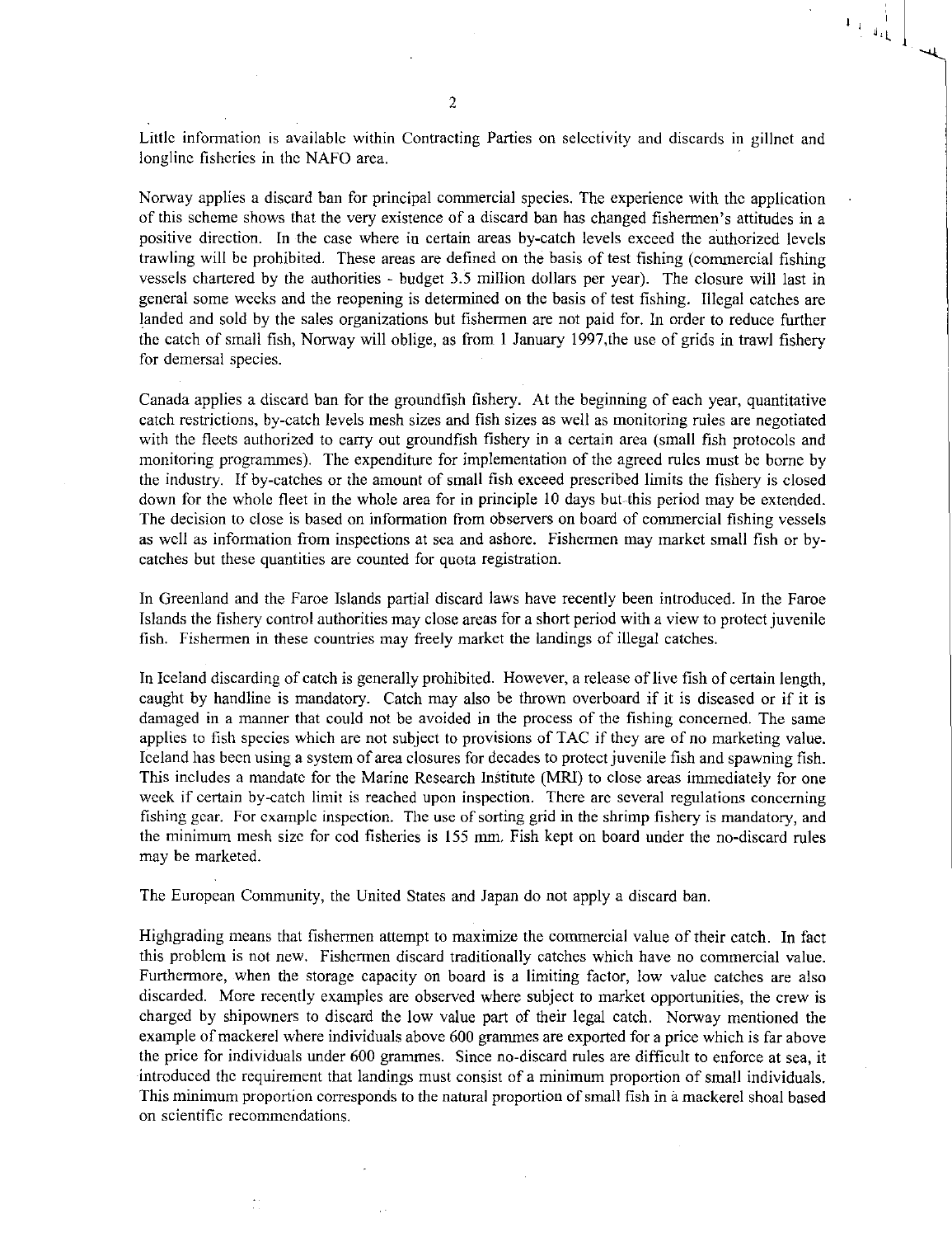- II. The NAFO Fisheries Commission has established over the last five years a management scheme which is based principally on sea inspections in the Regulatory Area (i.e. hail system, one net rule, minimum mesh size, minimum fish sizes, change of fishing area, the use of grids in shrimp fishing, full observer coverage, and 35% coverage for Satellite tracking). An observer on each vessel checks the reality of catch recording whilst inspectors at sea will check the gear used as well as the presence on board of any illegal catch. Furthermore, they will compare the catch composition of the last haul with the recorded catch in the logbook and the catch stocked on board. Minimum mesh size and minimum fish size have been set with a view to reduce discard of undersized fish whilst the change of fishing area and the use of grids also contribute to a reduction in discards.
- III. The Scientific Council addressed in its 1992 report the question concerning reduction in catches of juvenile fish (closed areas, closed seasons, gear selectivity). However, there is insufficient information on discards and other unrecorded catch in order to determine the scope of the problem of by-catches of juveniles, high grading and non-targeted species. More accurate analyses can be made when more information is available. At this stage, most groundfish fisheries in the NAFO are under moratoria. The fisheries carried out currently consist of:
	- shrimp fishery
	- greenland halibut fishery
	- groundfish fishery in Div. 3M
	- redfish fishery (midwater trawling)
	- occasionally some vessels target skate

The shrimp fishery caused by-catches and discards of small redfish which may have been reduced considerable by the introduction of the use of grids.

The Greenland halibut fishery is carried out with mainly by-catches of American plaice and grenadier. The discards of undersized fish are believed to be small.

Some discards will occur in the groundfish fishery and redfish fishery whilst potentially the skate trawl fishery could cause important discards when it would be carried out by many vessels using 130 mm gear. Vessels have carried out skate fishery with large mesh size trawls which avoided successfully by-catches.

Furthermore, the operation of some non-Contracting vessels (using small mesh sizes) adds to the uncertainty concerning the real fishing mortality and notably the fishing of immature fish.

IV. Any fishing activity causes fishing mortality on the target stock as well as other stocks, individuals of which are caught in the same fishing operation. In addition to overall catch limitations, fishing management attempts on the basis of scientific advice to limit catches of immature fish as well as, when necessary, by-catches of non-targeted fish.

The instruments available to fishing management are limitation of the input in the fishery (fishing effort: number of vessels, size of the vessels and the gear and the fishing time) as well as output limitation (quantitative catch/landing restrictions such as TACs and quotas). Gear selectivity and measures to avoid fishing in sensitive areas may be used as instruments to limit juvenile catches and by-catches.